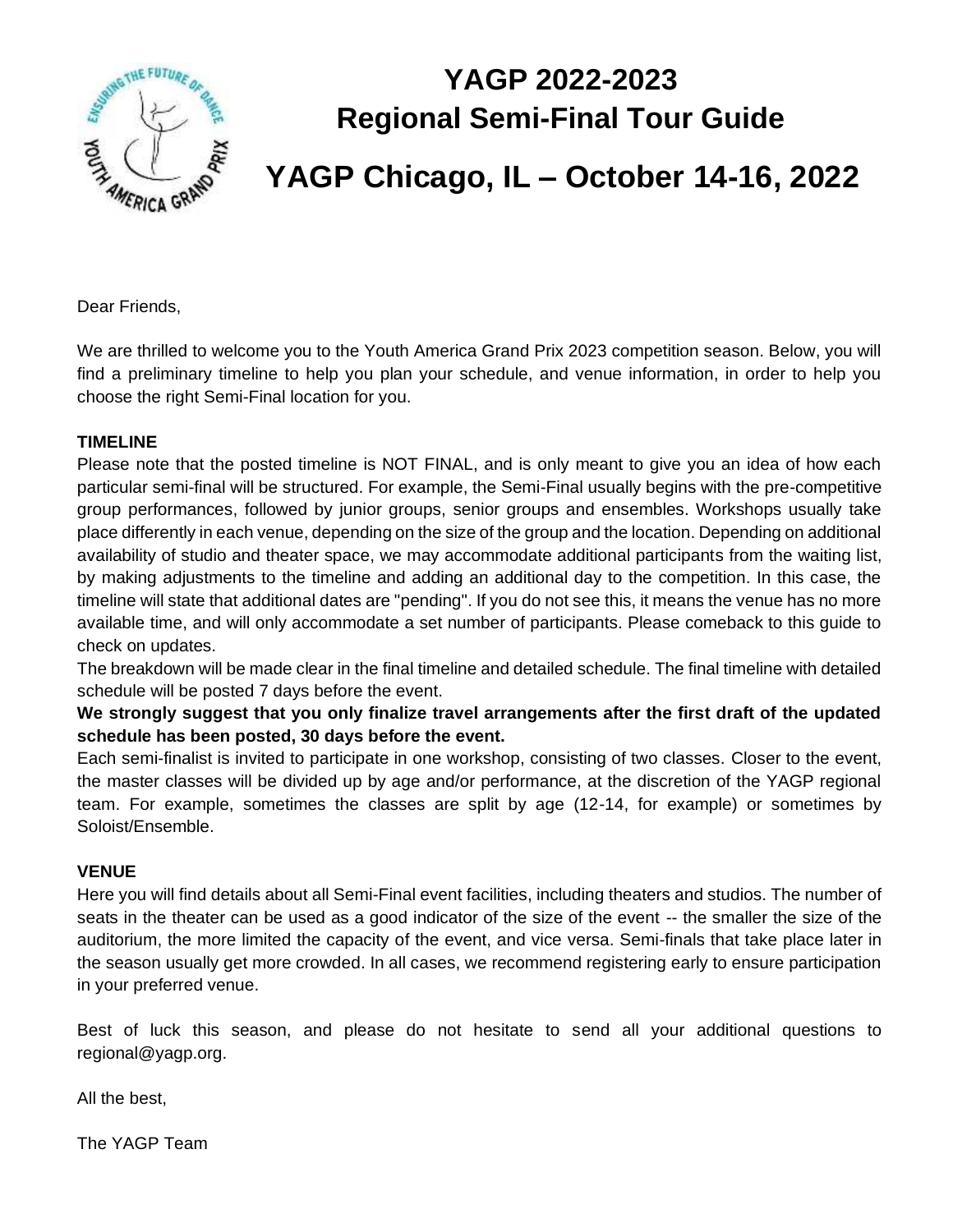### **YAGP 2022 Chicago, IL Important Information**

### **About the Venue:**

The Lund Auditorium is located on Dominican University's beautiful and historic campus, in a suburban area, 12 miles from downtown Chicago. The theater stage is on the smaller side and has a limited backstage capacity. The O'Hare Airport is a major travel hub, with hundreds of available flights. Keep in mind -- there is little available accommodation near the theater, with most hotels located in the O'Hare airport area within a few miles' drive, making this a great location for those who don't mind driving.

#### **Theater:**

**Theater:** Lund Auditorium at Dominican University Performing Arts Center **Address:** 7900 West Division St. River Forest, IL 60305 **Website:** <http://events.dom.edu/performing-arts/about> **Stage Size:** 33' x 24' **Auditorium Size:** 1,170 seats **Nearby restaurants:** A variety of options within a few miles' drive from Theater **Parking:** Onsite free of charge



**Studios:** Pending